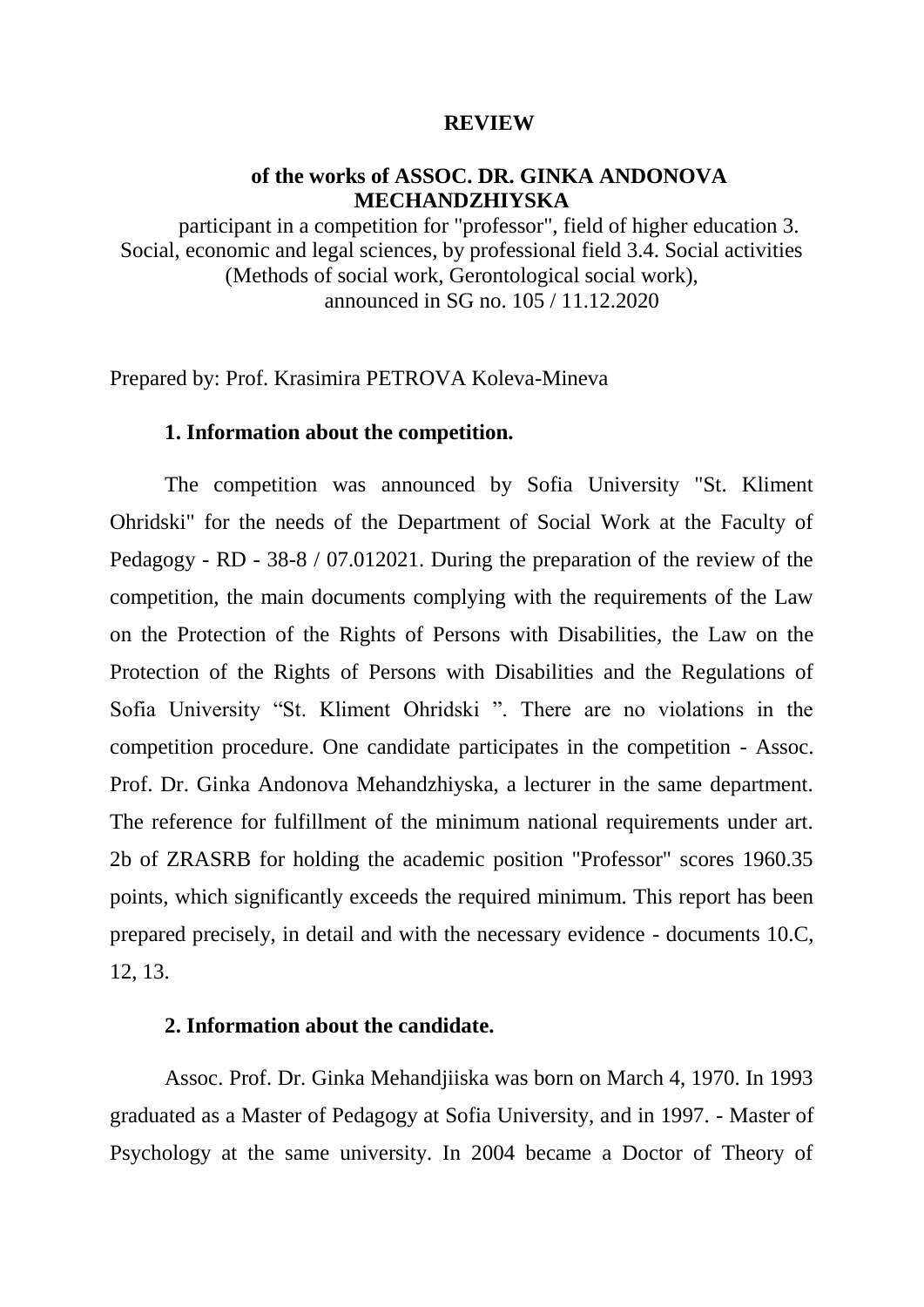Education and Didactics, and in 2009. - Associate Professor of Theory of Education and Didactics / Methods of social work and supervision in social work /. English, French and Russian, as well as computer skills are indicated in varying degrees of proficiency. Her teaching work at Sofia University began in 1996 as a full-time doctoral student, part-time lecturer, assistant, senior assistant, chief assistant and associate professor in 2009. and currently / references from Sofia University /. After the doctorate he participated in 11 national and international research and applied projects, of which he was the leader of 4 of them. Their focus is thematically related to her teaching and research work. He is a member of a number of prestigious organizations - Association "Child Protection", the Bulgarian Organization for Education and Social Work, SOS - Children's Villages, a member of the editorial boards - the magazine "Social Work", Yearbook of Sofia University - Book of Social Activities, has two defended doctoral students, participates in research laboratories. Numerous expert participations in state institutions, municipal structures, social service establishments, non-governmental organizations such as expert, consultant, supervisor, lecturer, incl. and to the MLSP. Also mentioned in the CV is mobility abroad, which builds on her teaching, research and expert work. She is the author of over 90 publications.

## **3. Description and evaluation of scientific papers.**

The candidate in the competition for professor presents a sufficient list of scientific papers from almost all scientific genres, containing: one habilitation monograph, second monograph, 3 teaching and methodical aids - 1 of them in co-authorship, 3 chapters of books - 1 of them in a foreign language. language, 33 studies, articles and reports, 1 of which is in a referenced and indexed edition, and 8 - in a foreign language. Her participations in scientific forums are numerous - conferences, round tables, public presentations and rich review activity. I can only note that the total volume of publications of Assoc. Prof.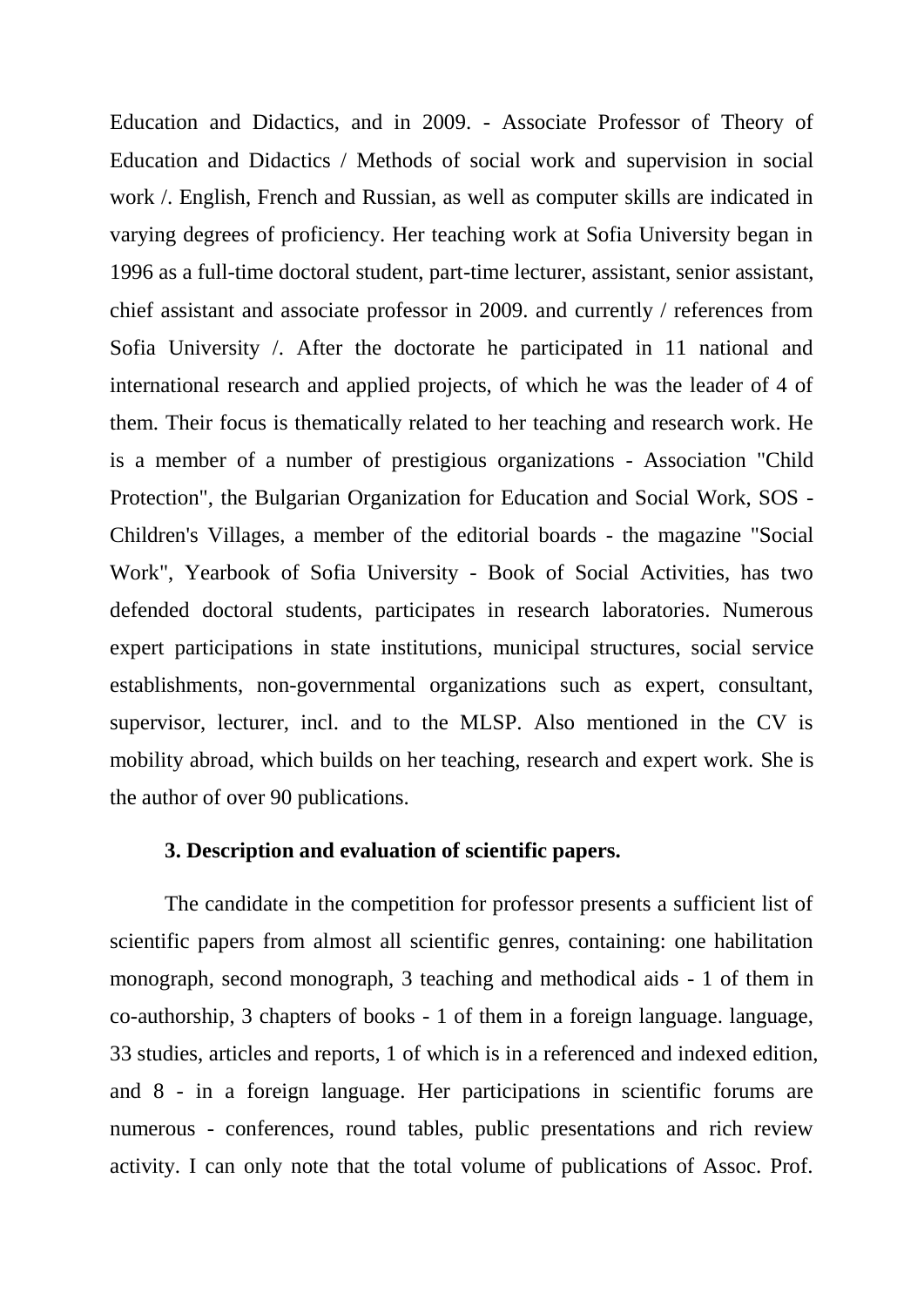Mehandzhiyska and impressive - over 90, the author also has a translation activity.

The volume of scientific production is only one of the criteria for evaluating the scientific achievements of the candidate. It is important to emphasize that these developments cover specifically the issues of the announced competition for a professor, namely - Methods of social work and Gerontological social work. It should be noted that the publications of Assoc. Prof. Mehandjiiska include models, methodologies, technologies with high readiness for implementation and already implemented ones. The candidate has been quoted more than 161 times, which is a serious testament to her popularity. The citations highlight those that are in referenced and indexed editions, which bring her 67.5 points on the minimum national requirements of a total of 930 submitted for this competition.

**"Social work with individual clients".** S., University Publishing House "St. Kliment Ohridski ", 2019, 311 pages, ISBN-978-954-07-4724-8 is a monograph with the character of a habilitation thesis. Its relevance and contribution to the theoretical and practical social work is indisputable, as individual social work is the main form of social assistance. The idea of this book is to systematize and present the main theoretical and methodological dimensions of the practice of basic methods of social work with individual clients, linking them with the concept and methodology of individualization in the helping process and provide empirical evidence for practical manifestations and relationships of individualized support. in the real helping process. And this idea is perfectly realized in the trinity of theory / first chapter /, methodology / second chapter / and practice / third chapter /. This guarantees the quality of any scientific work.

In the first part the main theoretical bases of social work with an individual case are conceptualized, and the main theoretical array of various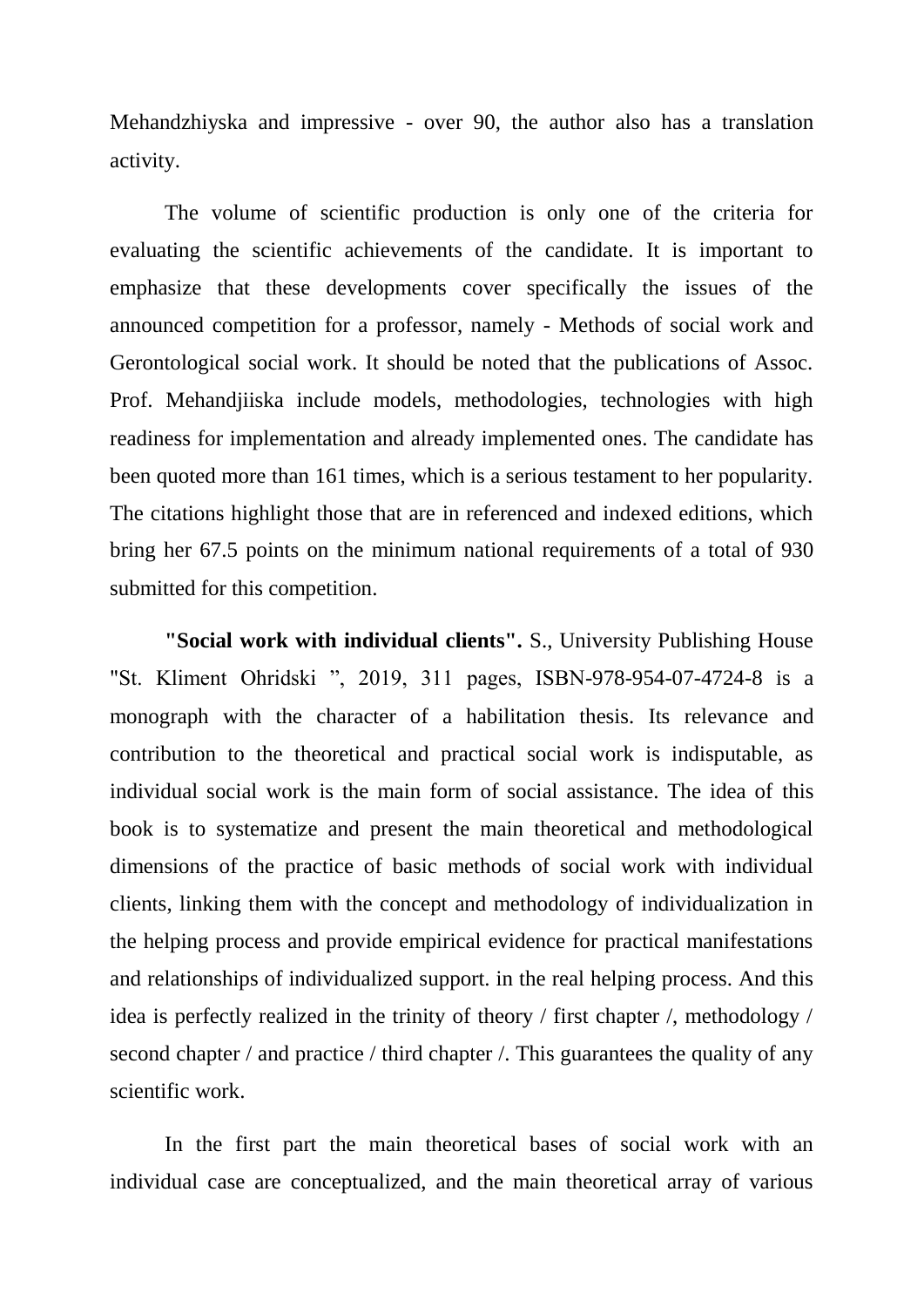models for individual social work is successfully analyzed - psychological, medical, personality-centered, etc. Here the contribution is in the eclectic approach to the client, based on a wide base of models, methods, techniques, technologies, tailored to the client's needs for help and support. Individualization is set as a basic requirement for the helper and the client's right to be provided in the process of interaction, with his active participation.

The second part is a well-structured presentation of methods, models, approaches and techniques, which is far from just an overview, but is an indepth reading and analysis of existing in theory and practice models for individual work with clients. This reading is marked by a personal attitude to the issue, with care for the client, with commitment and detailing of each component of the work on a case, refracted through the author's idea of individualization. Impressive is the excellent knowledge of the models for social work on an individual case, the emphasis on those elements of the stages that allow deepening the individual approach to the client, combined with the perspective of a comprehensive approach and integrative trends in social work.

This part can be defined as bearing for the overall monograph, if it was not equal to the third part, which is a well-organized and implemented empirical study focusing on the regulatory environment in which the individual client and the practice of individualization of social work point of social workers - 256 people from social services, child protection and social assistance.

The conclusions and summaries are in the direction of the fact that social workers know, use individualization as an approach, they recognize themselves as individualizing the helping process, but are also aware of the limitations and barriers arising on the one hand, from the very features and characteristics on the other hand - from purely objective parameters, such as the large number of cases, lack of time, etc.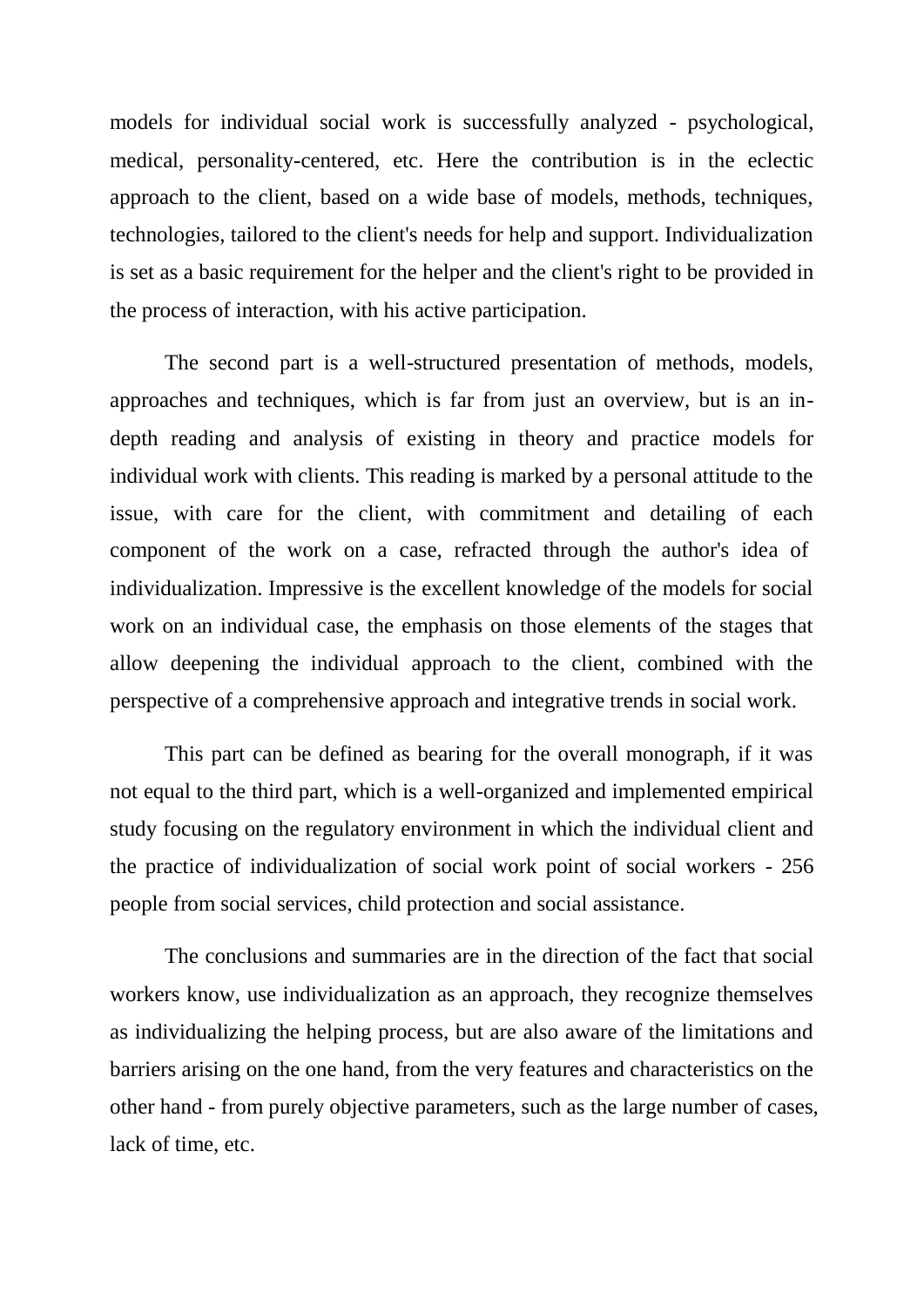I would refer this monograph to the part of the announced competition related to the Methods of Social Work. It includes both chapters from the book **"The social worker, the client, the environment - in the focus of the methodology of social services"** / co-authored with Em. Tsenova, T. Milusheva, T. Manasieva /, namely: "The social worker and the client - the helpers relations ", as well as" The client and his environment - the supportive environment in social service institutions. " The first work, which is the first chapter in the book, presents the essence of the relationship "client-helper", based on the principles of independence, confidence, independence, sense of self-worth and importance; the topic of boundaries in relationships and relationships with clients, but the most valuable in it are the methodological guidelines for building full-fledged working relationships "social worker-client". In the last chapter of the book, the material of Assoc. Prof. Dr. Ginka Mehandjiiska, based on an in-depth analysis of the existing features of the helping environment in social services, offers models and tools for assessing the quality of social climate and supportive environment in them. in addition to measurement, they can also serve as a kind of standard for what the environment should be in order to facilitate the adaptation of the user and to support the achievement of the goals of individual work in each case.

The third monograph **"On the nature and classifications of methods of social work"** / 2021 / can be defined as an indispensable publication - anyone who teaches Methods of social work has encountered the difficulty of determining the nature of a method and its correlation to other methods. The monographic work impresses in several aspects: first, the author defends the idea of an interdisciplinary approach in the interpretation of methods in social theory and practice, without ceasing to look for the specifics that are characteristic of social work; secondly, the conceptualizations of the methods of social work proposed in the second chapter bring the necessary clarity about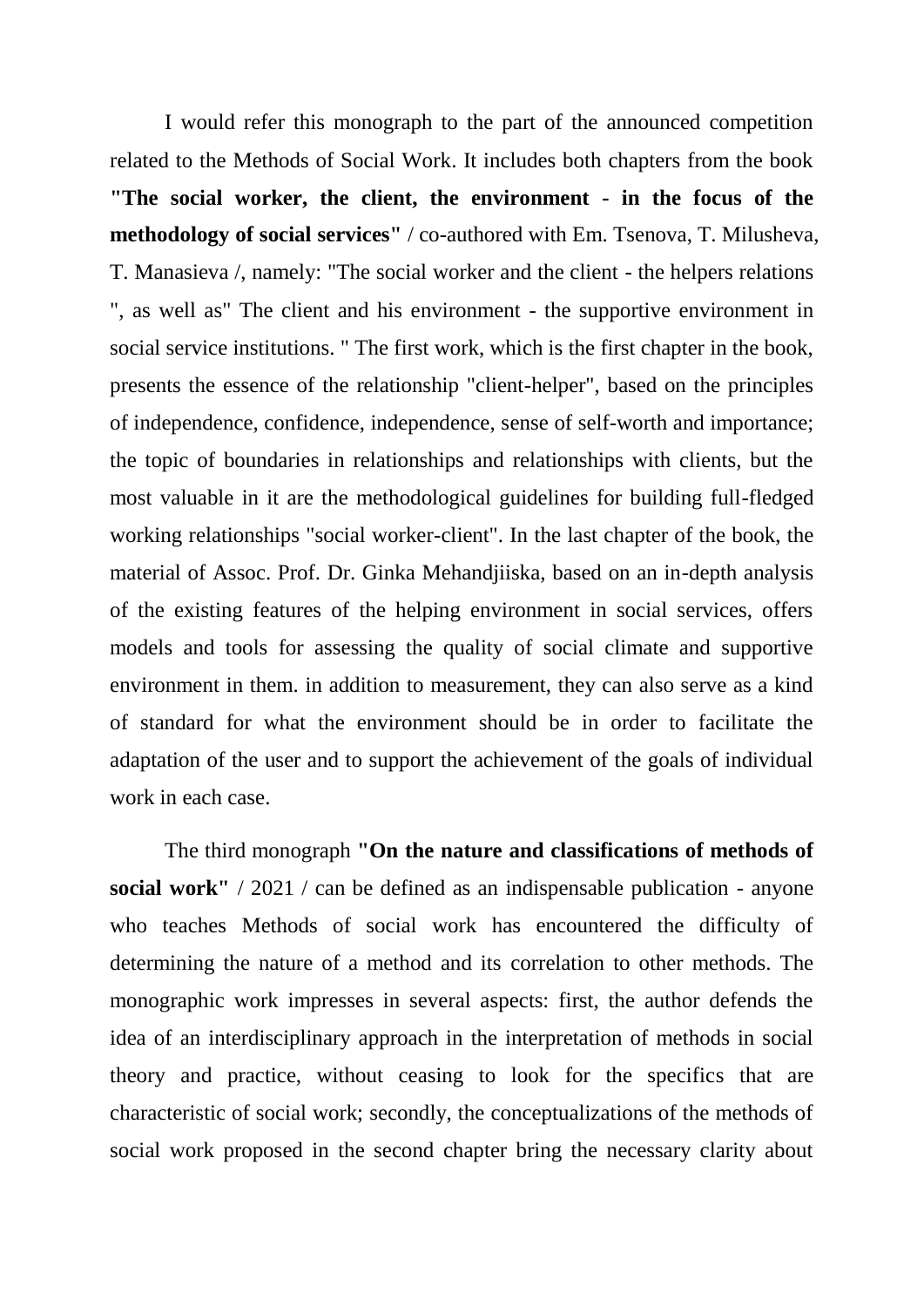their essence, participation in the helping process, placed from the position of the helpful, the client, etc., , which presents different classifications of methods in social work - comprehensively, competently - from the standpoint of the classification approach, clarification of classification criteria, identification of relationships, delineation of the classification scheme. The fourth chapter can be defined as an indisputable contribution, as 7 models were evaluated according to different criteria, in order to enrich the practical training of future and current social workers.

**"Methodology of home visits in social work"** / 2020 / is defined by the author as a textbook and practical tool and it has the character of such. It is divided into 4 logically related chapters and its main merits can be defined as follows: it is aimed at the needs of students and professionals in the field of helping professions and in particular - to social workers who visit homes, collect information, prepare assessments, provide care and support, perform interventions and monitoring in the home environment of their clients. Apart from the nature and status of home visits, the principles of safe social work in the home environment, a well-deserved appreciation can be given for the procedure and methodological guidelines for conducting home visits, reflected in Chapter Four and in the Annexes.

Articles and studies with numbers  $\mathbb{N}^{\circ}$  9, 13, 16, 23, 25, 34, 35 with similar content in the direction Methods of social work are discussed, in which more specific problems related to the methods of social work with aspects of negotiation are considered, the development of individual plans in social practice, monitoring of social work on a case-by-case basis, social work with families, etc., which not only supplement, but also represent independent valuable publications in the interpreted issues.

Regarding Gerontological social work, we can focus on many of the publications of Assoc. Prof. Dr. Ginka Mehandjiiska. The Elder abuse and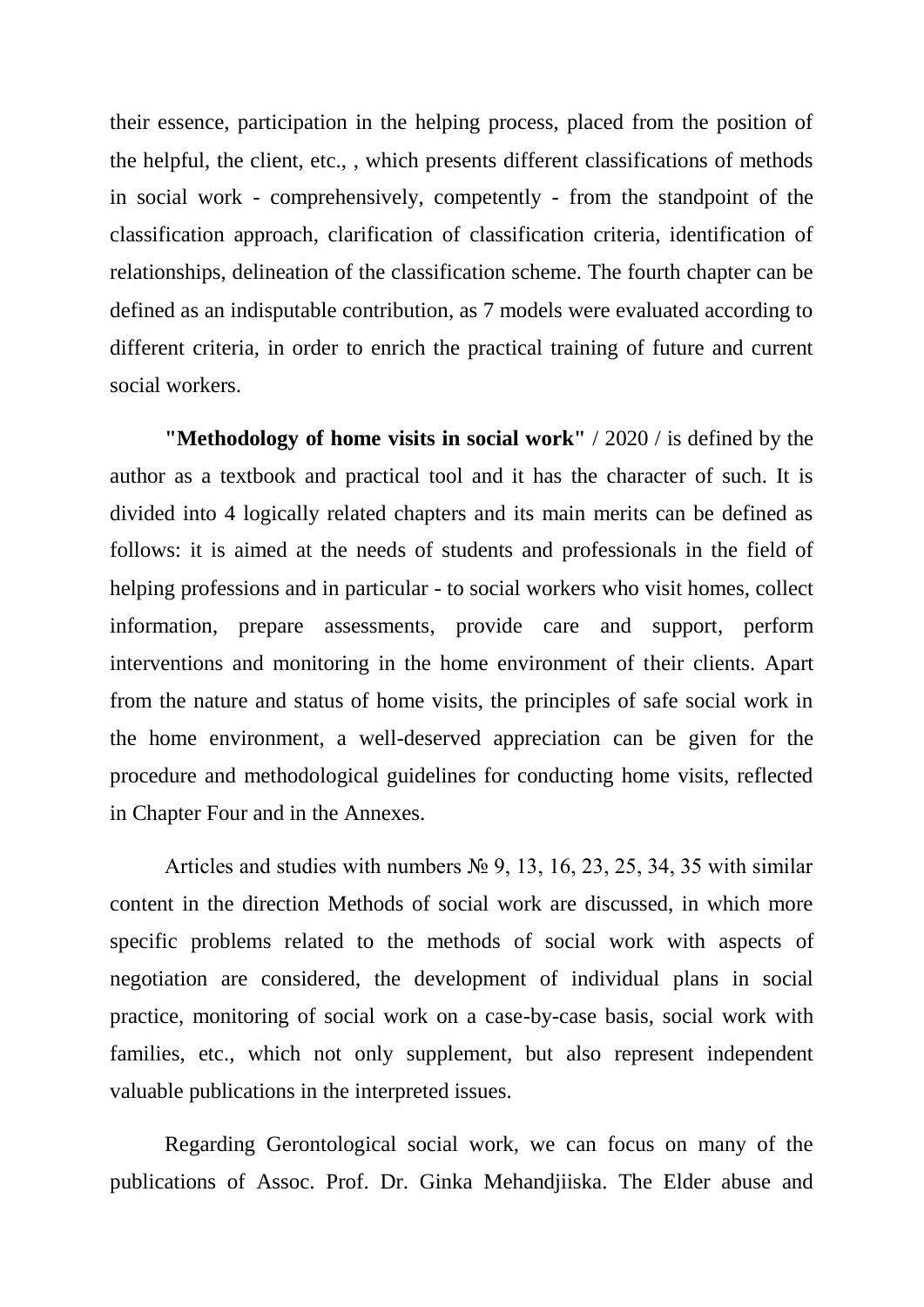neglect-trends and practices in Bulgarian social work, published in 2015, presents the main trends in the Bulgarian practice of the work of social institutions in connection with the protection of elderly people - victims of violence and abuse. I define this chapter of the book as significant, as very rarely are problems related to the abuse of the elderly in the world, and in particular in the Bulgarian context. Contributions to the development are the outlined methodological and practical guidelines for improving the methodology for action on prevention and assistance in cases of violence and abuse. This chapter of the book presents Assoc. Prof. Dr. G. Mehandjiiska as a researcher who has far exceeded the limitations of university teaching and research work, and as a citizen and expert in a slightly interpreted issue.

The other publications in the field of gerontological social work can be conditionally divided into two subspheres.

One area concerns the general psycho-social and socio-pedagogical problems of the elderly, including the problem of depression, autonomy, education, adaptation to independent living, successful aging, loneliness and satisfaction, as common in this publications is, in addition to the competent presentation of the issue, and the welfare and understanding of a little studied age period. To this subfield I include articles, studies and reports with numbers номера 10, 11, 12, 18, 26, 27,29, 31. Among them are presented empirical studies on samples and cases of users of social services. Both adapted and author's tools, correlation and regression analysis and other methods are used to reach scientific data and conclusions. These results expand the understanding of the influences and dependencies in the spectrum of psychosocial functioning of the elderly and on this basis - show methodological guidelines for providing social services and conducting social work based on empirically proven features of user functioning in the context. of the laws of aging and old age.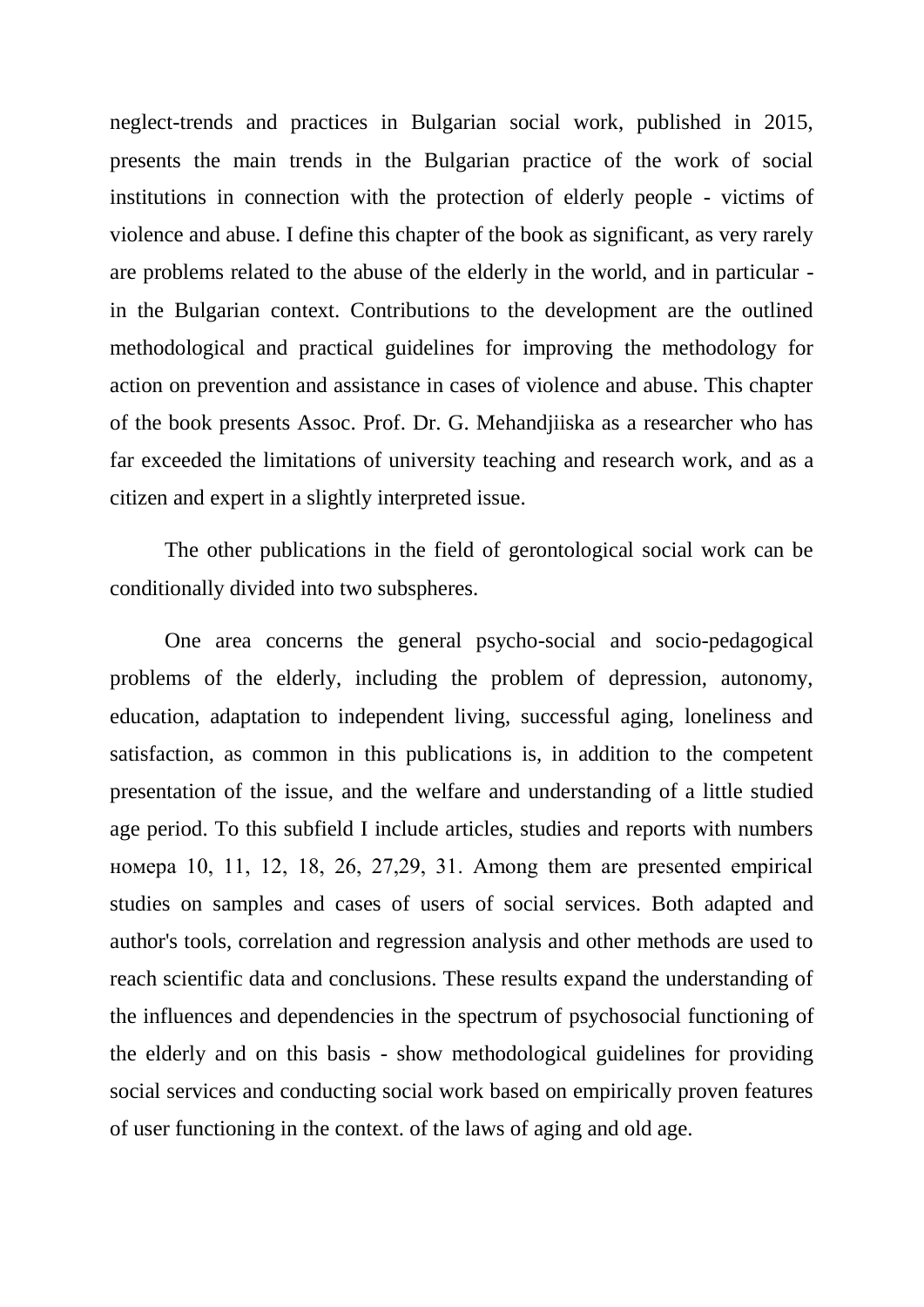The other sub-direction can be called methodical, as it concerns problems related to psychosocial support, techniques and methods of working with older people, groups for psychosocial support with older clients, work models that are more general issues, but also such, which have a specific focus - the application of the autobiographical method, the preparation of individual plans for the elderly, aspects of working with an individual case, with group work, etc. These are articles, studies and reports with numbers № 19, 24, 28, 30, 321 37, 381 39, 40, 41.

In summary, I recommend to Assoc. Prof. Dr. G. Mehandzhiyska to develop a second doctoral dissertation on the problems of gerontological social work. Understanding and preparing it in this direction would be very useful for theory and practice. There is also a third area of interest of Assoc. Prof. Dr. G. Mehandzhiyska, which I can generally define as Clinical social work.

One of the publications on the issues addressed is the book "**Psychosocial occupational and recreational therapy in clinical social work**" / 2018 /. This book, defined by the author as a methodological manual, has monographic components that relate to the disclosure of the theoretical foundations of occupational and recreational therapy in clinical cases of social work, as well as in-depth analysis of current practices in this direction, and even more - in the preparation of models, techniques and programs in specialized clinical practice with people with mental retardation, dementia, etc. The idea of the need for a comprehensive approach, teamwork and specialized training of assistants in clinical social practice is protected.

"**Community Life - A Handbook for Professionals in Organizations for Psychosocial Rehabilitation**" / 2011 / is the next publication that can be related to this area of research by Assoc. Prof. Dr. G. Mehandzhiyska. Part two, entitled in the Handbook "Methods of social work in the field of mental health" presents the nature and system-structural classification of methods of social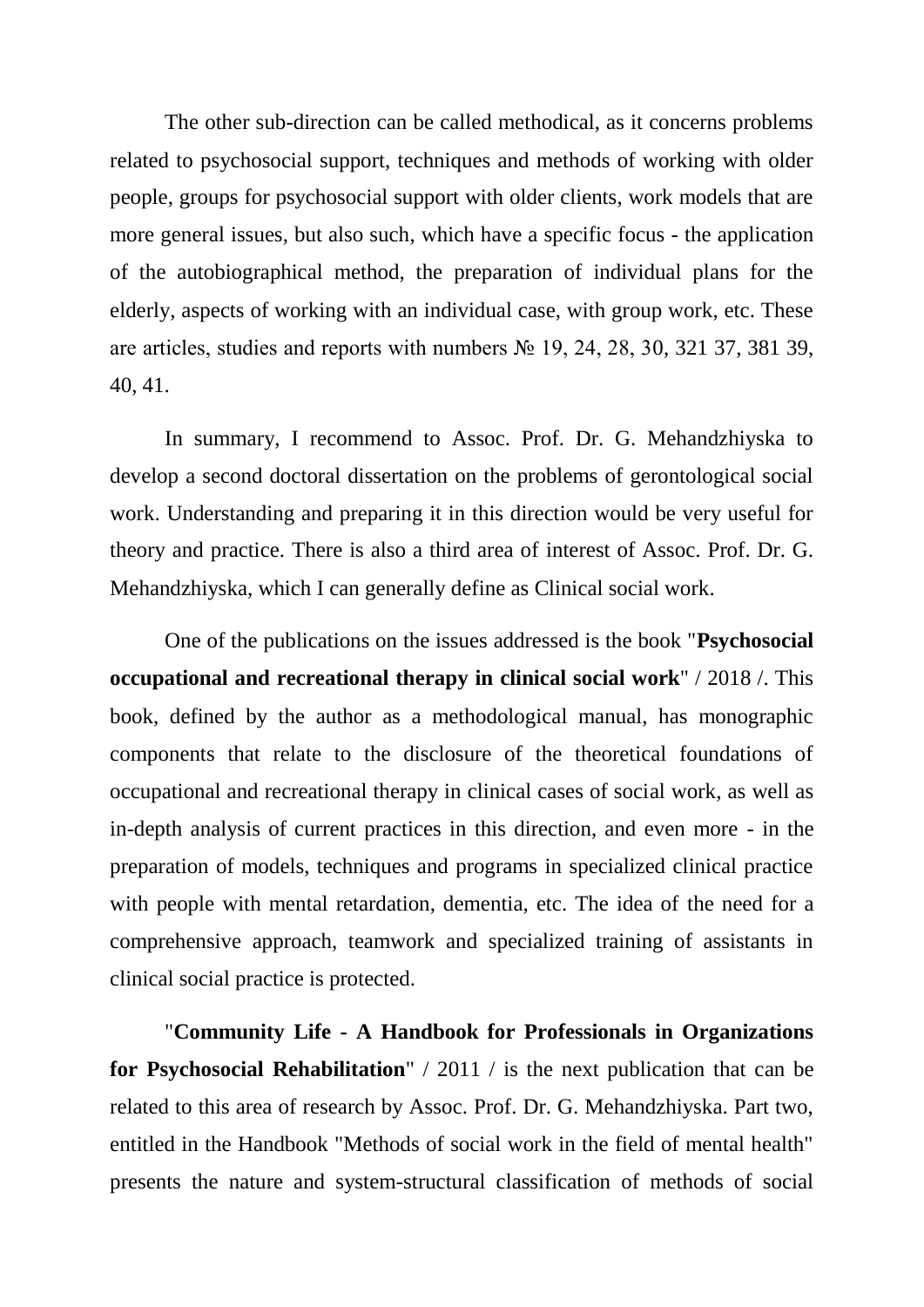work, with emphasis on case work, aspects of the methodology of assessment, planning and interventions with individuals, families and groups. Methods for individual and family counseling are also presented, as well as other methods for interaction with clients, methodical programs for working with relatives of the users, programs for group work. The idea of this handbook is to enrich the knowledge and further develop the skills of those helping to work with people with mental disorders. This intention is perfectly realized - not only in terms of content, but also as accessibility of the scientific language, clarity of speech and competent presence of the author. The problems of studies, articles and reports with numbers  $\mathbb{N}^{\circ}$  17, 20, 21, 22, 36 are similar, which concern some aspects of clinical social practice, but also look for other fields of applied activity in social work - the problems of refugees and migrants; purpose, possibilities of the specialized electronic scientific periodicals in the field of social work.

**Summary of the description and analysis of scientific works** - Assoc. Prof. Dr. G. Mehandzhiyska presents a sufficiently rich and in-depth publication, which gives me reason to define it as a modern, valuable, mature scientist, with a significant contribution to the development of social work as a theory, methodology, practice, as well as gerontological social work.

# **4. Scientific contributions.**

I fully accept the precisely formulated contributions of Assoc. Prof. Dr. Ginka Mehandjiiska and comment on them as follows:

# І. Scientific and theoretical contributions:

1. Conceptualization of the essence, content and methodology of social work from the standpoint of analyzing various theories, approaches and models. In this sense, the contribution is in the argumentation of the status of social work as a profession with its own professional image and identity.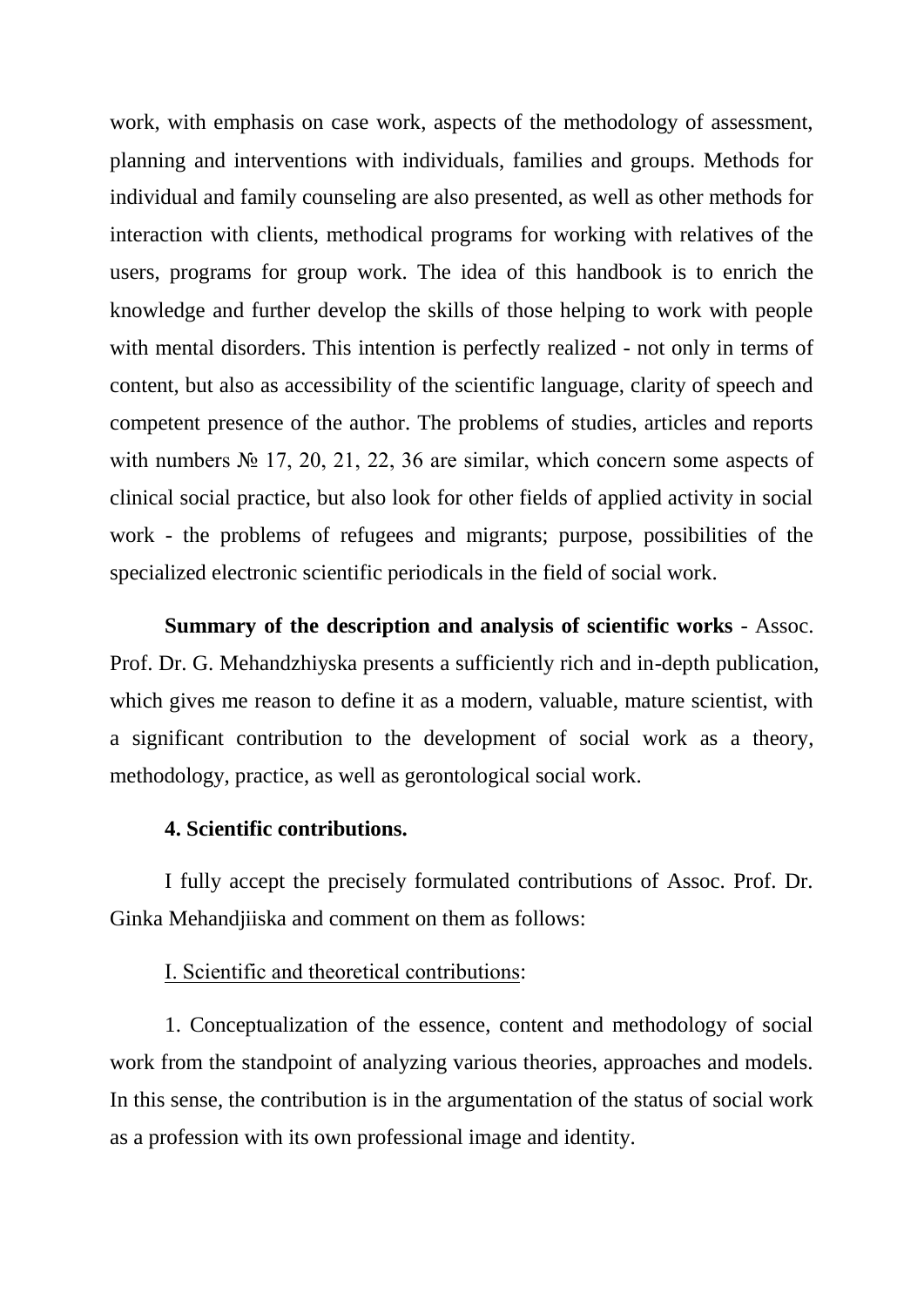2. Scientific definition and classification development of the methods of social work through meta-analysis of various explanatory theories, which complements and develops their characteristics and allows the construction of working, current and modern models in their application, while allowing to delineate the boundaries of modern social work.

3. Comprehension, enrichment and conceptualization of theories about the nature, patterns and development of gerontological social work as an independent part of the social sciences with its own status, methodology, approaches, principles.

## ІІ. Methodological contributions:

1. Field-tested models for social work with adult clients, adaptable to the various fields of social services - institutional and community services.

2. Essential and meaningful definition of the methods in social work, which allows their adequate application, both in the scientific and in the practical work of the assisting specialists.

3. Creation of programs, models, techniques, technologies for working with clients in a situation of risk / need /, which are verified in the practical social work and can be easily transferred to different areas in the field of social practice.

4. Development of many methodological approaches, models, programs, technologies and techniques for optimal interaction between clients and helpers, which should be used not only by practicing social workers, but also are a good basis for training students, pedagogues, social workers, psychologists.

#### III. Practical and practical contributions:

1. Accumulated research array of data on the psychosocial dimensions of status and functioning in the elderly and senile. Organized and conducted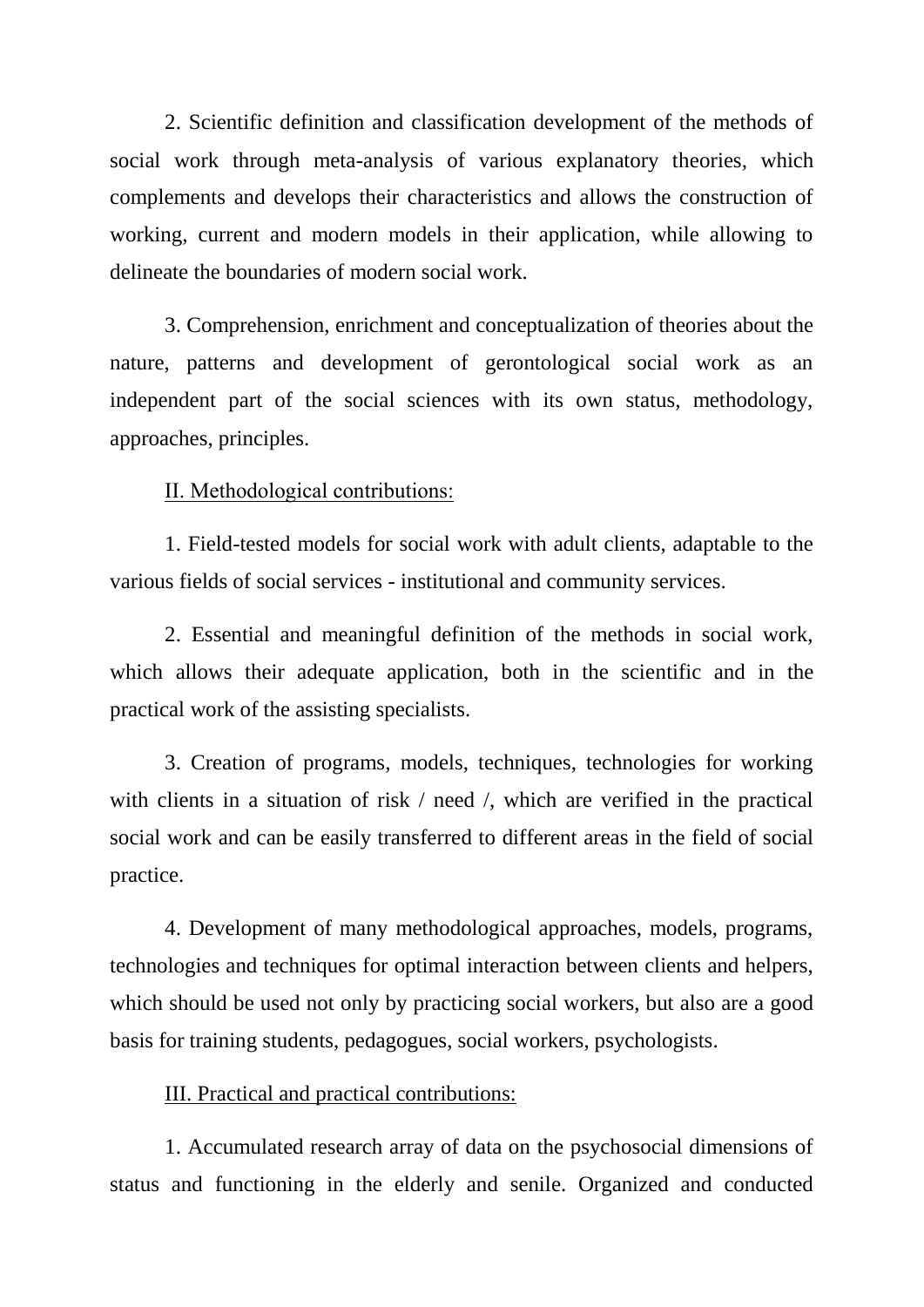experimental research with the target age group, on the one hand, can be useful for specialists, and on the other - to be a model for future similar research.

2. A methodological product has been created to support practicing social workers in terms of their joint activities in a team with occupational therapists in the field of social services, which allows them to provide methodological knowledge with occupational therapy, applied tools, program models, etc., optimizing their activity.

3. The author's methodological developments support the idea of the integrative paradigm and the complex-oriented practice of social work, which leads to scientific conceptualization of the essence of social work, to rethinking the existing normative and applied models in social practice.

# **5. Teaching work.**

The teaching work of Assoc. Prof. Dr. Ginka Mehandzhiyska corresponds to the announced competition - in Bachelor's degree she leads Methods of social work, Gerontological social work, Techniques of interviewing in social work, Supervision in social work, Social work with community, Field practice, Workshop on methods of social work. He teaches the following subjects at the Master's Degree: Methods of Social Work, Supervision in Social Work, Supervision in Social Work with Children and Families, Interviewing Techniques for Children with Deviant Behavior, Social Work with a Group and Group Therapy, Social Work with the Unemployed 6 postgraduate qualification courses are also indicated. Her teaching experience and many years of practical, advisory and social work make her a competent, innovative and desirable lecturer. There is an equality between research, teaching and expert work, which is a sign of a mature, modern and competitive scientist.